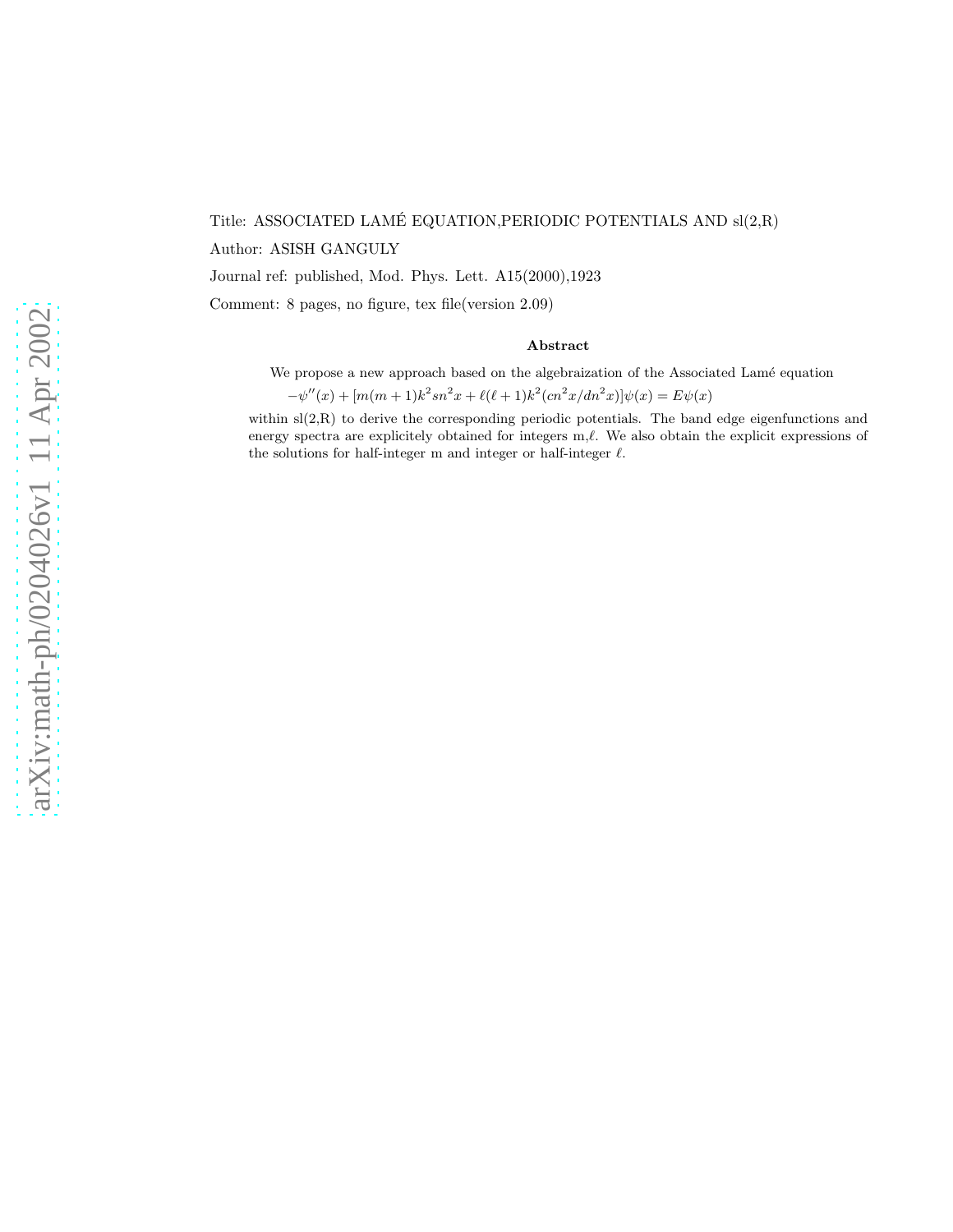Periodic potentials have attracted considerable attention of late[1-8]. In the study of quantized Neumann problem, generalized Lamé equation was obtained [1] based on the approach of variables separation. A model on periodic potentials was constructed[2a] in the framework of supersymmetric quantum mechanics. A relation with Lam´e equation was established in Ref 2b and it was shown that some families of Lamé potentials turn out to be self-isospectral. A geometric approach on elliptic finitegap potentials was also studied in Ref 3. Moreover,Andrianov et al [ 4 ] also obtained several elliptic potentials for some integrable two-dimentional systems in connection with Lax method.

Several periodic potentials such as Razavy potential $[5]$ , Lamé potential or the associated Lamé potential[6] are known to be quasi-exactly solvable(QES). A study of Lie-algebraic approach has been made extensively to find the hidden symmetry algebra of the QES potentials. It is now known that for a one-dimentional QES Hamiltonian, hidden symmetry is  $sl(2,R)$ . Attempts have been made to find a Liealgebraic representation of several QES periodic potentials[7,8]. The class of QES periodic Hamiltotians representable in terms of  $sl(2,R)$  generators is known as algebraic QES. The QES property of an algebraic potential immediately follows from the fact that the matrix representing the action of Hamiltonian has finite block structure so that by diagonalizing the matrix, a part of the sprectrum can be computed in a pure algebraic way. Unfortunately, the list of such algebraic QES periodic potentials is very short. In this letter we propose an algebraization of the associated Lamé equation based on the underlying group  $SL(2,R)$ . To the best of our knowledge such a study has not been undertaken so far in the literature. Interestingly our solutions include as a subset those discussed in Ref 8.

To begin with, let us consider the following differential realization of the  $sl(2,R)$  generators  $T^{\pm}, T^0$ 

$$
T^{+} = \xi^{2} \partial_{\xi} - n\xi, \qquad T^{0} = \xi \partial_{\xi} - \frac{1}{2}n, \qquad T^{-} = \partial_{\xi}, \tag{1}
$$

where n is a non-negative integer. These generators act on polynomials in real variable  $\xi$  of deg  $\leq$  n. The  $sl(2,R)$  algebra is given by the commutation relations

$$
[T^+, T^-] = -2T^0, \qquad [T^0, T^{\pm}] = \pm T^{\pm}
$$
\n<sup>(2)</sup>

Now the general quadratic combination of the generators induce the gauged Hamiltonian

$$
H_G = -\sum_{a,b=0,\pm} C_{ab} T^a T^b - \sum_{a=0,\pm} C_a T^a - d,\tag{3}
$$

Using (1),  $H_G$  can be represented as

$$
H_G(\xi) = -\sum_{i=2}^{4} B_i(\xi) \partial_{\xi}^{i-2},\tag{4}
$$

where  $B_i(\xi)$  are the ith degree polynomial in variable  $\xi$  given by

$$
B_4(\xi) = C_{++} \xi^4 + 2C_{+0} \xi^3 + C_{00} \xi^2 + 2C_0 \xi + C_{--},
$$
  
\n
$$
B_3(\xi) = 2(1 - n)C_{++} \xi^3 + \{3(1 - n)C_{+0} + C_{+}\} \xi^2 + \{(1 - n)C_{00} + C_0\} \xi
$$
  
\n
$$
+ (1 - n)C_{0-} + C_{-},
$$
  
\n
$$
B_2(\xi) = n(n - 1)C_{++} \xi^2 + n\{(n - 1)C_{+0} - C_{+}\} \xi + \frac{n^2}{4} C_{00} - \frac{1}{2} n C_0 + d.
$$
 (5)

Note that the numerical parameters  ${C_{i,j}}$  are symmetric with  $C_{+-} = C_{-+} = 0$  and d is a suitably chosen constant. A coordinate transformation of the type

$$
x(\xi) = \int^{\xi} \frac{d\tau}{\sqrt{B_4(\tau)}}\tag{6}
$$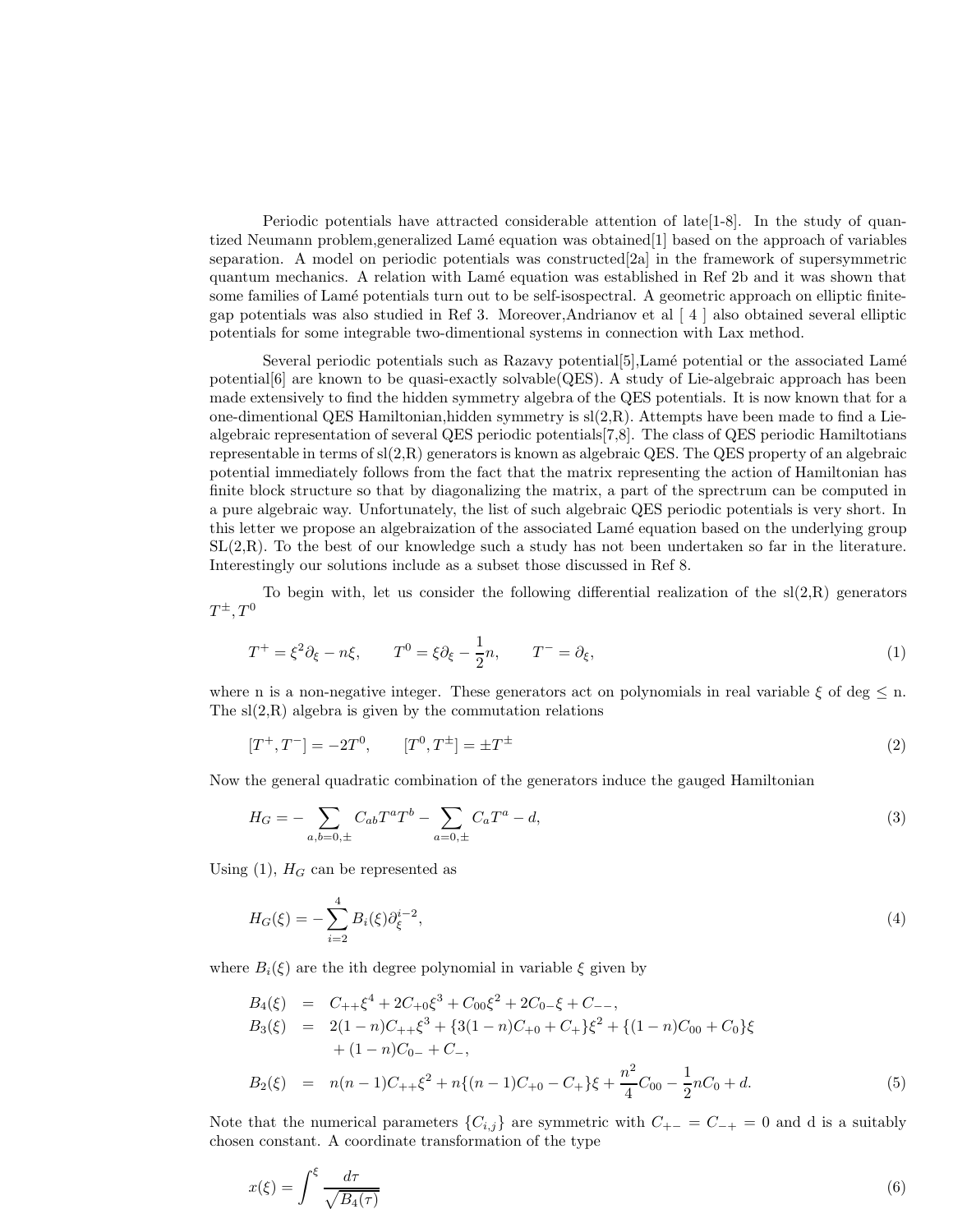converts  $H_G$  to the form

$$
H_G(x) = -\partial_x^2 + \left[\frac{B_4' - 2B_3}{2\sqrt{B_4}}\right]_{\xi = \xi(x)} \partial_x - [B_2]_{\xi = \xi(x)},
$$
\n(7)

where the prime denotes derivative with respect to  $\xi$ .

On the other hand, it is well known that the Schrödinger equation

$$
H(x)\psi(x) \equiv [-\partial_x^2 + V(x)]\psi(x) = E\psi(x)
$$
\n(8)

can be gauge-transformed using an imaginary phase transformation

$$
\psi(x) = e^{-\int \mathcal{A}(x)dx} \chi(x) \tag{9}
$$

to the form

$$
H_G(x)\chi(x) \equiv [-\partial_x^2 + 2\mathcal{A}\partial_x + \frac{d\mathcal{A}}{dx} - \mathcal{A}^2 + V]\chi(x),\tag{10}
$$

where  $A(x)$  is some gauge function.

Comparison between Eqs. (7) and (10) reveal

$$
\mathcal{A}(x) = \left[\frac{B_4' - 2B_3}{4\sqrt{B_4}}\right]_{\xi = \xi(x)}, \ V(x) = \left[\mathcal{A}^2 - \frac{d\mathcal{A}}{dx} - B_2\right]_{\xi = \xi(x)}.
$$
\n
$$
(11)
$$

The Schrödinger potential  $V(x)$  can be written in terms of  $B_i(\xi)$  as follows :

$$
V(x) = \left[ \frac{(B_4' - 2B_3)(3B_4' - 2B_3)}{16B_4} - \frac{1}{4}(B_4'' - 2B_3' + 4B_2) \right]_{\xi = \xi(x)}.
$$
\n(12)

We wish to remark that the family of potentials (12) is reducible [9] to a class of elliptic potentials for a general choice of  $B_4(\xi)$  and the construction of Hamiltonian (3) ensures that these potentials form a quasi-exactly solvable system. Indeed, for the choice

$$
B_4(\xi) = (1 + \xi^2)(1 + k^2 \xi^2) \tag{13}
$$

Eq. (6) can be inverted as

$$
\xi = \operatorname{sn} x / \operatorname{cn} x,\tag{14}
$$

where  $sn x \equiv sn(x, k), cn x \equiv cn(x, k), dn x \equiv dn(x, k)$  are three Jacobian elliptic functions of real modulus  $k(0 < k^2 < 1)$  and  $k'^2 = 1 - k^2$  is the complementary modulus.

Given  $B_4(\xi)$  as above, the form of (12) becomes

$$
V(x) = P \, sn^2 x + Q \, sn \, xcn \, x + R \frac{sn \, xcn \, x}{dn^2 x} + S \frac{cn^2 x}{dn^2 x},\tag{15}
$$

where

$$
P = \frac{k^2}{4}n(n+2) - \frac{C_0}{2}(n+1) + \frac{1}{4k^2}[C_0^2 - (C_+ - C_-)^2],
$$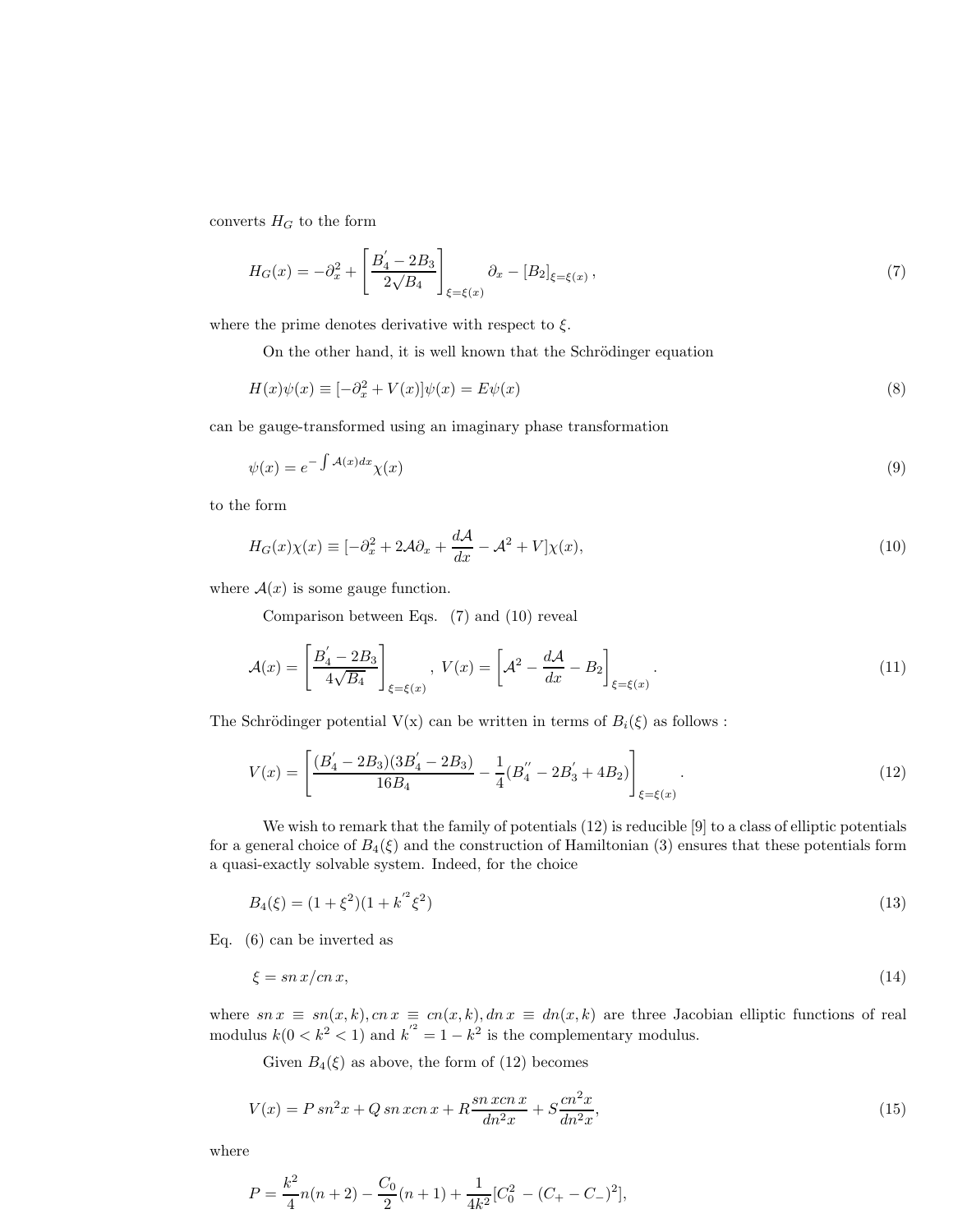$$
Q = \frac{1}{2k^2}(C_{+} - C_{-})[k^2(n+1) - C_0],
$$
  
\n
$$
R = \frac{1}{2k^2}(C_{+} - k^{'2}C_{-})[k^2(n+1) + C_0],
$$
  
\n
$$
S = \frac{k^2}{4}n(n+2) + \frac{C_0}{2}(n+1) + \frac{1}{4k^2}[C_0^2 - \frac{1}{k^{'2}}(C_{+} - k^{'2}C_{-})^2],
$$
\n(16)

and d is chosen as

$$
d = \frac{1}{4k^2} [C_-^2 - (C_0^2 + 2C_+C_-) + (\frac{C_+}{k'})^2] - \frac{n(n+2)}{2}.
$$
\n<sup>(17)</sup>

We now turn to the associated Lamé equation

$$
-\psi''(x) + [m(m+1)k^2sn^2x + \ell(\ell+1)k^2\frac{cn^2x}{dn^2x}]\psi(x) = E\psi(x),\tag{18}
$$

where  $\ell, m \in R$  and  $m \geq \ell$  without loss of generality. Equation(18) reduces to the ordinary Lamé equation when either of  $\ell$  and m takes a value 0 or -1. Comparing the Schrödinger equation (8) having the potential(15) with (18) shows the following correspondence:

$$
P = k2m(m + 1), Q = R = 0, S = k2\ell(\ell + 1).
$$
\n(19)

Four nontrivial solutions emerge which are summarized bellow

$$
n = m + \ell: \t C_+ = C_- = 0, \t C_0 = k^2(\ell - m), \t (20)
$$

$$
n = m - \ell - 1: \qquad C_+ = C_- = 0, \qquad C_0 = -k^2(\ell + m + 1), \tag{21}
$$

$$
n = m - \frac{1}{2} : C_{+} = C_{-} = ik'(2\ell + 1), C_{0} = -k^{2}(m + \frac{1}{2}),
$$
\n(22)

$$
n = m - \frac{1}{2} : C_{+} = C_{-} = -ik'(2\ell + 1), C_{0} = -k^{2}(m + \frac{1}{2}).
$$
\n(23)

The Schrödinger Hamiltonian  $H_G(x)$  can be expressed from (8) and (9) as

$$
H(x) = \left[\mu(\xi)H_G \frac{1}{\mu(\xi)}\right]_{\xi = \xi(x)},\tag{24}
$$

where the gauge factor  $\mu((\xi(x)) = exp[-\int \mathcal{A}(x) dx]$  and the gauge Hamiltonian  $H_G$  can be easily computed from Eqs (3) and (11) corresponding to each of the four algebraizations(20)-(23).

The band edge wave functions and energy spectra of the associated Lamé potential may now be explicitely formulated using the techniques of Bender and Dunne[10]. We do not give the details of our calcutations which will be communicated elsewhere[11]. Here we briefly outline our results. In the following two particular cases are considerd.

### Case 1. m and  $\ell$  are both non-negative integer

Here m takes values  $0,1,2,\ldots$  and for each value of  $m,\ell$  is restricted to take  $(m+1)$  values  $0,1,\ldots,m$ . The lowest value of  $\ell$  gives the ordinary Lamé potential. This case corresponds to the algebraizations(20) and(21). First algebraization gives  $m + \ell + 1$  eigenstates while the second algebraization gives  $m - \ell$ eigenstates. Hence when m and  $\ell$  are both non-negative integers  $(m \geq \ell)$ , there are m bound bands followed by a continuum band and associated Lamé Hamiltonian possesses  $(2m+1)$  band edge eigenstates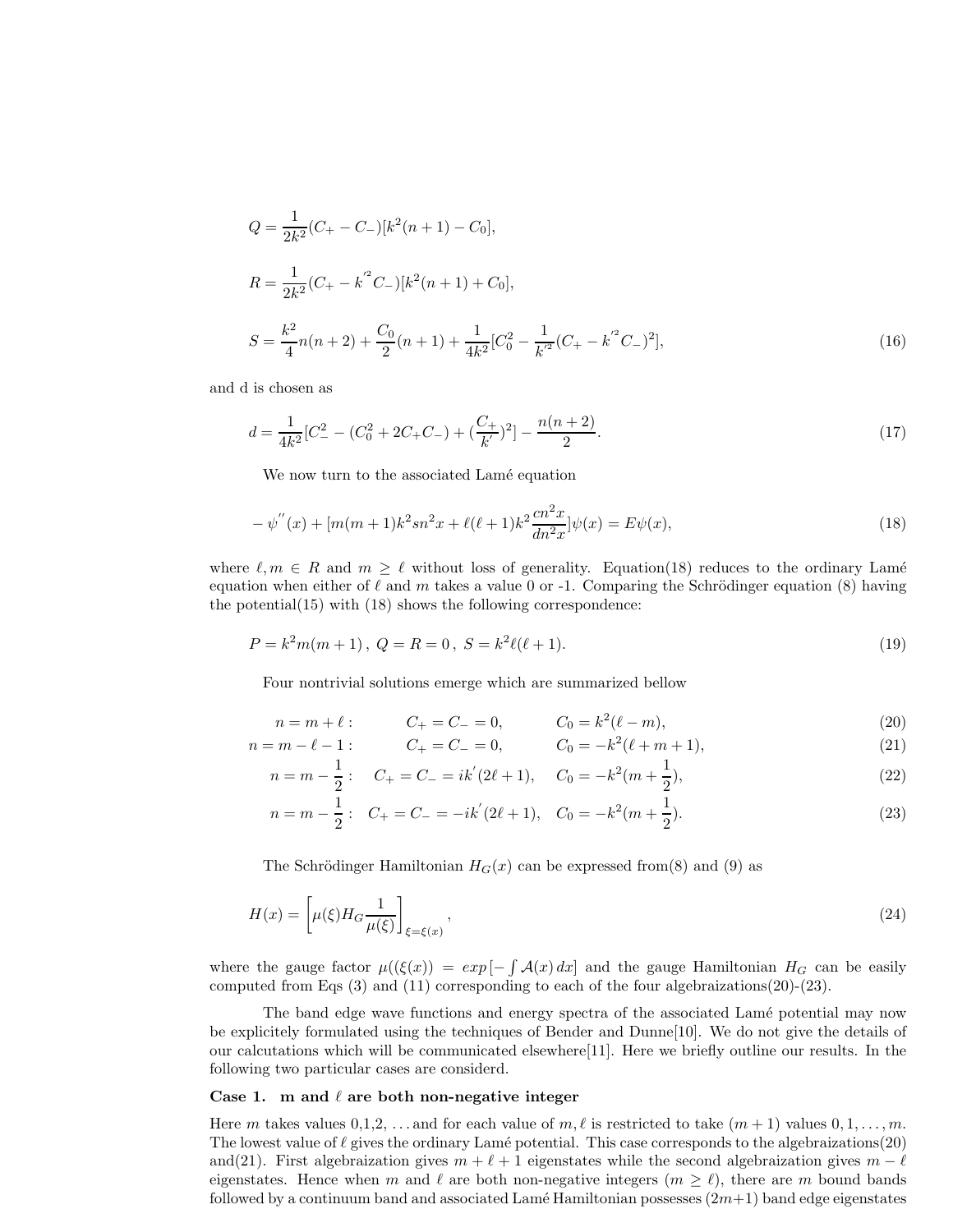at the lower and upper edges of each band. The latter generates two distinct families of orthogonal polynomials for the energy variable E. In the following examples  $\phi_r(x)$  and  $e_r$  denote ordered levels of eigenstates and energy spectra.

### Examples.

 $(a)$   $m = 1$ 

$$
(i) \ell = 0 : \text{Lamé potential} V(x) = 2k^2 sn^2 x \tag{25}
$$
\n
$$
\phi_0(x) = dnx, \quad \phi_1(x) = cnx, \quad \phi_2(x) = snx
$$
\n
$$
e_0 = k^2, \quad e_1 = 1, \quad e_2 = 1 + k^2.
$$
\n
$$
(ii) \ell = 1 : \text{Associated Lamé potential} V(x) = 2k^2 sn^2 x + 2k^2 (cn^2 x/dn^2 x) \tag{26}
$$
\n
$$
\phi_{0,1}(x) = dnx \pm (k'/dnx), \quad e_{0,1} = 2 + k^2 \mp 2k',
$$
\n
$$
\phi_2(x) = (sncnx)/dnx, \quad e_2 = 4
$$
\n
$$
(35)
$$

## $(b)$ m = 2

$$
(i) \ell = 0 : \text{Lamé potential} V(x) = 6k^2 sn^2 x
$$
\n
$$
\phi_{0,4}(x) = 3dn^2 x + k^2 - 2 \pm \sqrt{k^4 - k^2 + 1}, \quad e_{0,4} = 2(1 + k^2 \mp \sqrt{k^4 - k^2 + 1},
$$
\n
$$
\phi_1(x) = cnxdnx, \quad \phi_2(x) = snxdnx, \quad \phi_3(x) = snxcnx,
$$
\n
$$
e_1 = 1 + k^2, \quad e_2 = 1 + 4k^2, \quad e_3 = 4 + k^2.
$$
\n
$$
(ii) \ell = 1 : \text{Associated Lamé potential} V(x) = 6k^2 sn^2 x + 2k^2 (cn^2 x / dn^2 x)
$$
\n
$$
\phi_0(x) = dn^2 x, \quad e_0 = 4k^2,
$$
\n
$$
\phi_{1,3}(x) = cnx[3dn^2 x - 1 \pm \sqrt{4 - 3k^2}]/dnx, \quad e_{1,3} = 5 + k^2 \mp 2\sqrt{4 - 3k^2},
$$
\n
$$
\phi_{2,4}(x) = snx[3dn^2 x - k^2 \pm \sqrt{k^4 - 5k^2 + 4}]/dnx, \quad e_{2,4} = 5 + 2k^2 \mp 2\sqrt{k^4 - 5k^2 + 4}.
$$
\n
$$
(iii) \ell = 2 : \text{ Associated Lamé potential} V(x) = 6k^2 sn^2 x + 6k^2 (cn^2 x / dn^2 x)
$$
\n
$$
\phi_{0,4}(x) = [1 - \eta_{\mp}(k) sn^2 x + {\eta_{\mp}(k) - k^2} sn^4 x]/dn^2 x, \quad e_{0,4} = 2\eta_{\mp}(k) + 4k^2,
$$
\n
$$
\phi_1(x) = [1 - 2sn^2 x + k^2 sn^4 x]/dn^2 x, \quad e_1 = 4(1 + k^2),
$$
\n
$$
\phi_{2,3}(x) = snxcnx[1 + (\pm k' - 1)sn^2 x]/dn^2 x, \quad e_{2,3} = 10 + k^2 \mp 6k',
$$
\nwhere\n
$$
\eta_{\pm}(k) = 4 - k^2 \pm \sqrt{k^4 - 16k^2 + 16}.
$$
\n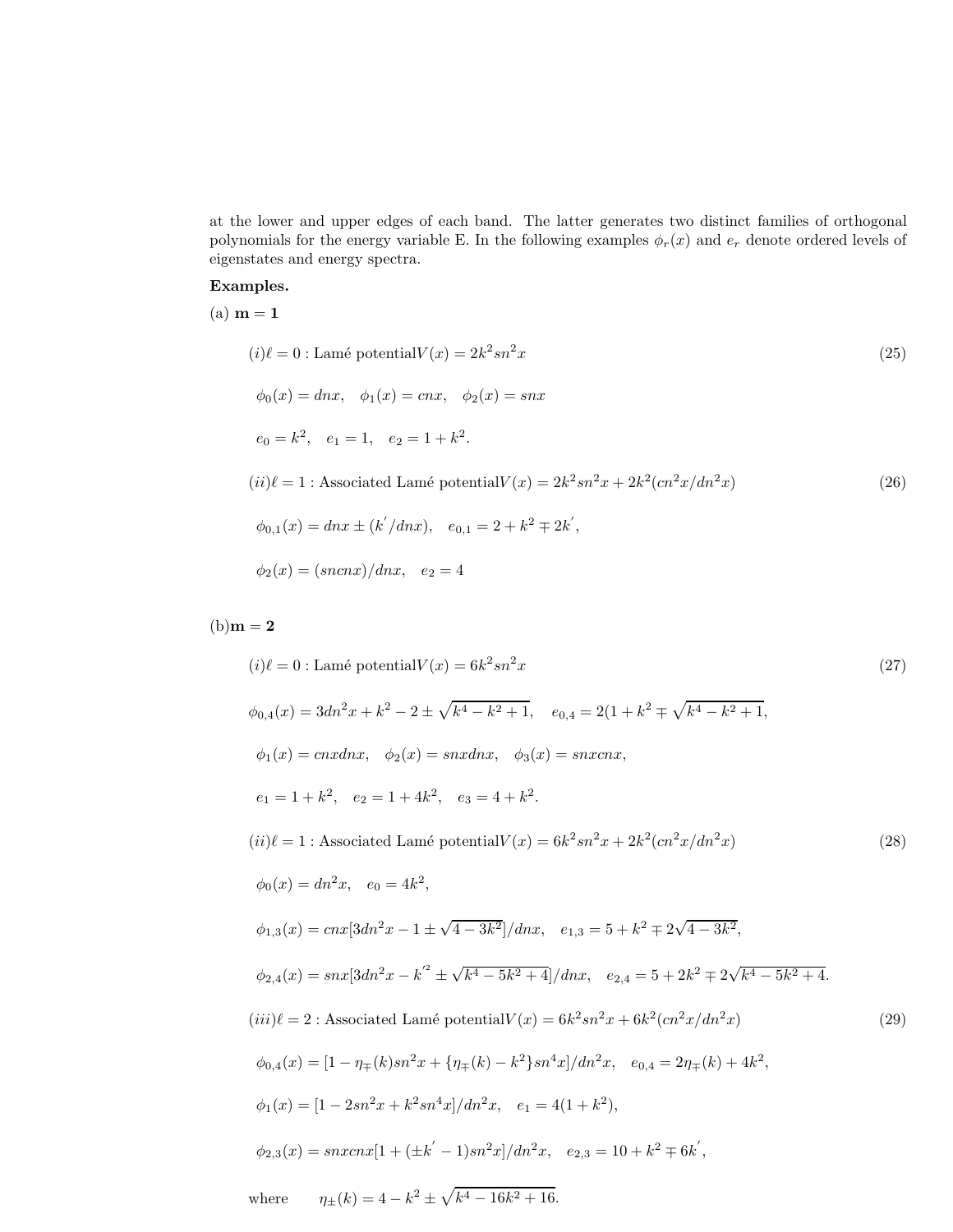Similarly, higher integer values of  $m$  can be dealt with. Let us point out that the Lamé potential corresponding to  $\ell = 0$  in the above examples was obtained algebraically in Ref 8. However, to the best of our knowledge, the algebraic approach for the remaining solutions are new.

### Case 2. m is half an odd positive integer and  $\ell$  is either a non-negative integer or half an odd positive integer

Here m takes values  $(1/2), (3/2), \ldots$  and for each values of  $m, \ell$  is restricted to take  $(2m + 1)$  values  $0, (1/2), 1, (3/2), \ldots, m$ . The lowest value of  $\ell$  gives the ordinary Lamé potential. Each of the two algebraizations(22) and (23) gives  $[m + (1/2)]$  eigenstates, conjugate to each other, generating the same family of orthogonal polynomials for the energy variable E. This implies that energies are doubly degenerate and  $2m + 1$  eigenstates are given by real and imaginary parts. Thus there are  $[m + (1/2)]$ chracteristic values of E for each of which we obtain two linearly independent solutions. In the following examples the parenthesized superscript in the eigenstates indicates the degeneracy of the eigenvalue.

### Example.

(a)  $m = \frac{1}{2}$ 

$$
(i) \ell = 0: \text{Lamé potential} V(x) = \frac{3}{4} k^2 s n^2 x \tag{30}
$$

$$
\phi_0^{(1)}(x) = \sqrt{dn \, x + cn \, x}, \quad \phi_0^{(2)} = sgn(s n \, x) \sqrt{dn \, x - cn \, x}, \quad e_0 = (1 + k^2)/4.
$$
\n
$$
(ii)\ell = \frac{1}{2} : \text{Associated Lam\'e potential} V(x) = \frac{3}{4}k^2 sn^2 x + \frac{3}{4}k^2 (cn^2 x/dn^2 x) \tag{31}
$$

$$
\phi_0^{(1)}(x) = cn \, x / \sqrt{dn \, x}, \quad \phi_0^{(2)}(x) = sn \, x / \sqrt{dn \, x}, \quad e_0 = 1 + (k^2 / 4).
$$

(b)  $m = \frac{3}{2}$ 

$$
(i) \ell = 0: \text{ Lamé Potential}V(x) = \frac{15}{4}k^2sn^2x
$$
\n
$$
e_{0,1} = 5(1+k^2)/4 \mp \sqrt{k^4 - k^2 + 1},
$$
\n
$$
\phi_{0,1}^{(1)}(x) = \sqrt{(dn\,x + cn\,x)[k^2cn\,x + \alpha_{\pm}(k)dn\,x]},
$$
\n
$$
\phi_{0,1}^{(2)}(x) = sgn(snx)\sqrt{(dn\,x - cn\,x)[k^2cn\,x - \alpha_{\pm}(k)dn\,x]},
$$
\nwhere\n
$$
\alpha_{\pm}(k) = k^2 \pm \sqrt{k^4 - k^2 + 1}.
$$
\n(32)

The above  $\ell = 0$  cases namely, those for the potentials(30) and (32), have already been reported in Ref 8.

$$
(ii) \ell = 1/2
$$
: Associated Lamé potential $V(x) = \frac{15}{4}k^2 sn^2 x + \frac{3}{4}k^2 (cn^2 x/dn^2 x)$  (33)

$$
\phi_0(x) = dn^{3/2}x, \quad e_0 = 9k^2/4,
$$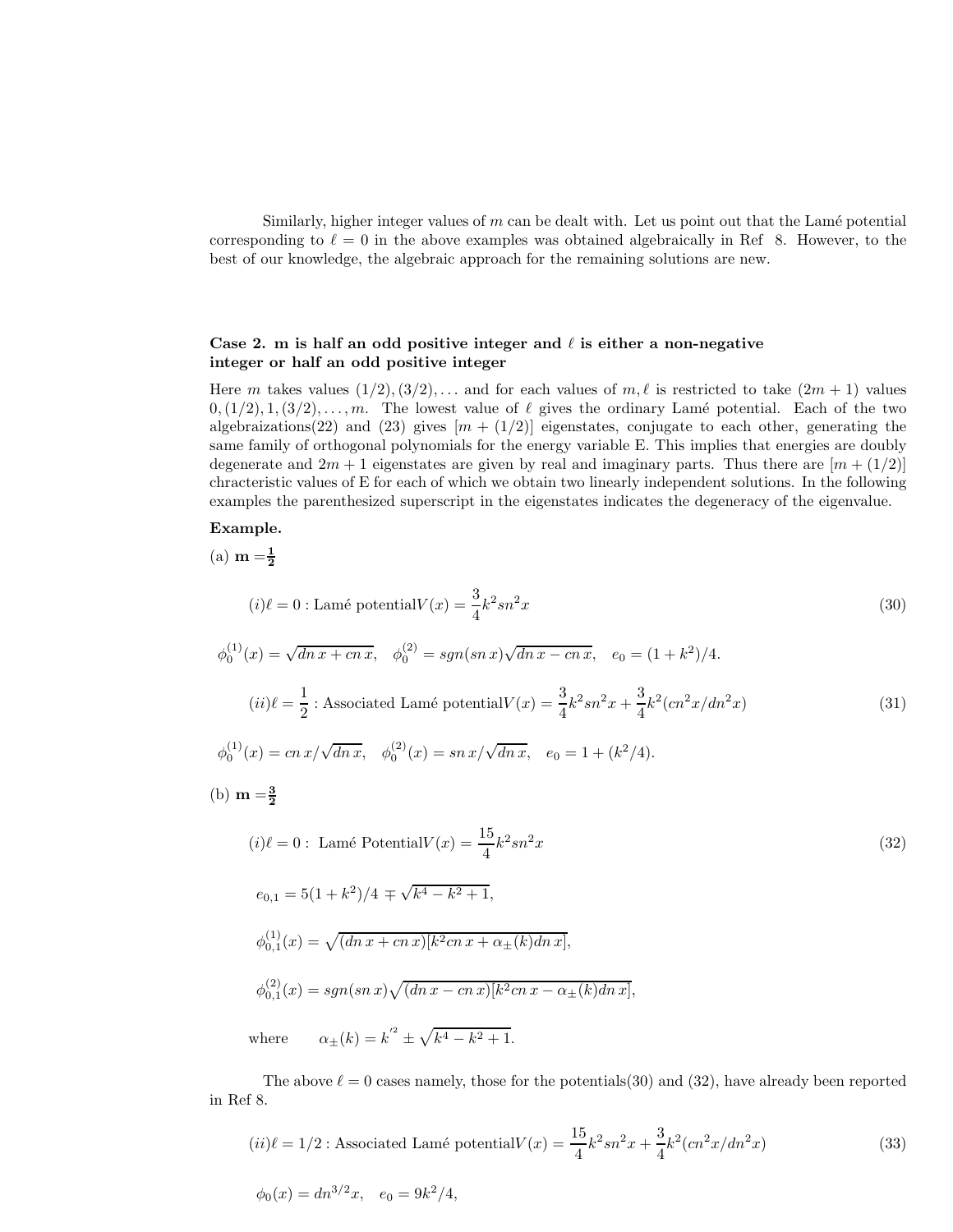$$
\phi_1^{(1)}(x) = [2sn^2x - 1] / \sqrt{dnx}, \quad \phi_1^{(2)}(x) = [sn\ xcn\ x] / \sqrt{dnx}, \quad e_1 = 4 + (k^2/4).
$$
  
\n
$$
(iii) \ell = 1 : \text{Associated Lamé potential} V(x) = \frac{15}{4} k^2 sn^2 x + 2k^2 (cn^2 x/dn^2 x)
$$
  
\n
$$
e_{0,1} = \frac{3}{2} k^2 + \frac{13}{4} \mp \sqrt{k^4 + 9k'^2},
$$
  
\n
$$
\phi_{0,1}^{(1)}(x) = \sqrt{(dnx + cnx)[\beta_{\mp}(k)dn^2 x + \gamma_{\mp}(k)cnxdnx + \delta_{\mp}(k)]/dnx},
$$
  
\n
$$
\phi_{0,1}^{(2)}(x) = \sqrt{(dnx - cnx)[\beta_{\mp}(k)dn^2 x - \gamma_{\mp}(k)cnxdnx + \delta_{\mp}(k)]/dnx},
$$
  
\nwhere  
\n
$$
\beta_{\pm}(k) = -7k^4 + 72K^2 - 96 \pm 8(k^2 - 4)\sqrt{k^4 + 9k'^2},
$$
  
\n
$$
\gamma_{\pm}(k) = 8k^2[-3k^2 + 6 \pm 2\sqrt{k^4 + 9k'^2},]
$$

$$
\delta_{\pm}(k)=48k^4-144k^2+96\pm32{k^{'}}^2\sqrt{k^4+9k^{'^2}}.
$$

Thus from our algebraic approach we can find a new QES periodic potential(34) whose solutions can be written analytically.

$$
(iv) \ell = 3/2 : \text{Associated Lamé potential} V(x) = \frac{15}{4} k^2 s n^2 x + \frac{15}{4} k^2 (c n^2 x / d n^2 x)
$$
\n
$$
e_{0,1} = 5 + \frac{5}{4} k^2 \mp \sqrt{k^4 - 16k^2 + 16},
$$
\n
$$
\phi_{0,1}^{(1)}(x) = c n x [\phi_{\pm}(k) s n^2 x + 2k^2 + \epsilon_{\pm}(k)] / (d n x)^{3/2},
$$
\n
$$
\phi_{0,1}^{(2)}(x) = s n x [\rho_{\pm}(k) s n^2 x + 3 \epsilon_{\pm}(k)] / (d n x)^{3/2},
$$
\nwhere\n
$$
\phi_{\pm}(k) = 3k^4 - 20k^2 + 16 \pm (3k^2 - 4) \sqrt{k^4 - 16k^2 + 16},
$$
\n
$$
\rho_{\pm}(k) = 2k^4 - 12k^2 + 16 \pm (k^2 - 4) \sqrt{k^4 - 16k^2 + 16},
$$
\n(14)

Proceed in this way we can determine the potentials corresponding to 
$$
m = (5/2), (7/2), ...
$$
 We may mention that the results of the cases  $\ell = 1/2, 1, 3/2, ..., m$  given above using our algebraic approach are new.

To conclude, we have presented in this work new algebraizations of the associated Lam´e equation. Within sl(2,R) these have enabled us to determine a general class of periodic potentials which include the ones derived recently [8].

### Acknowledgment

I would like to thank Dr B Bagchi for guidance.

 $\epsilon_{\pm}(k) = 3k^2 - 4 \pm \sqrt{k^4 - 16k^2 + 16}.$